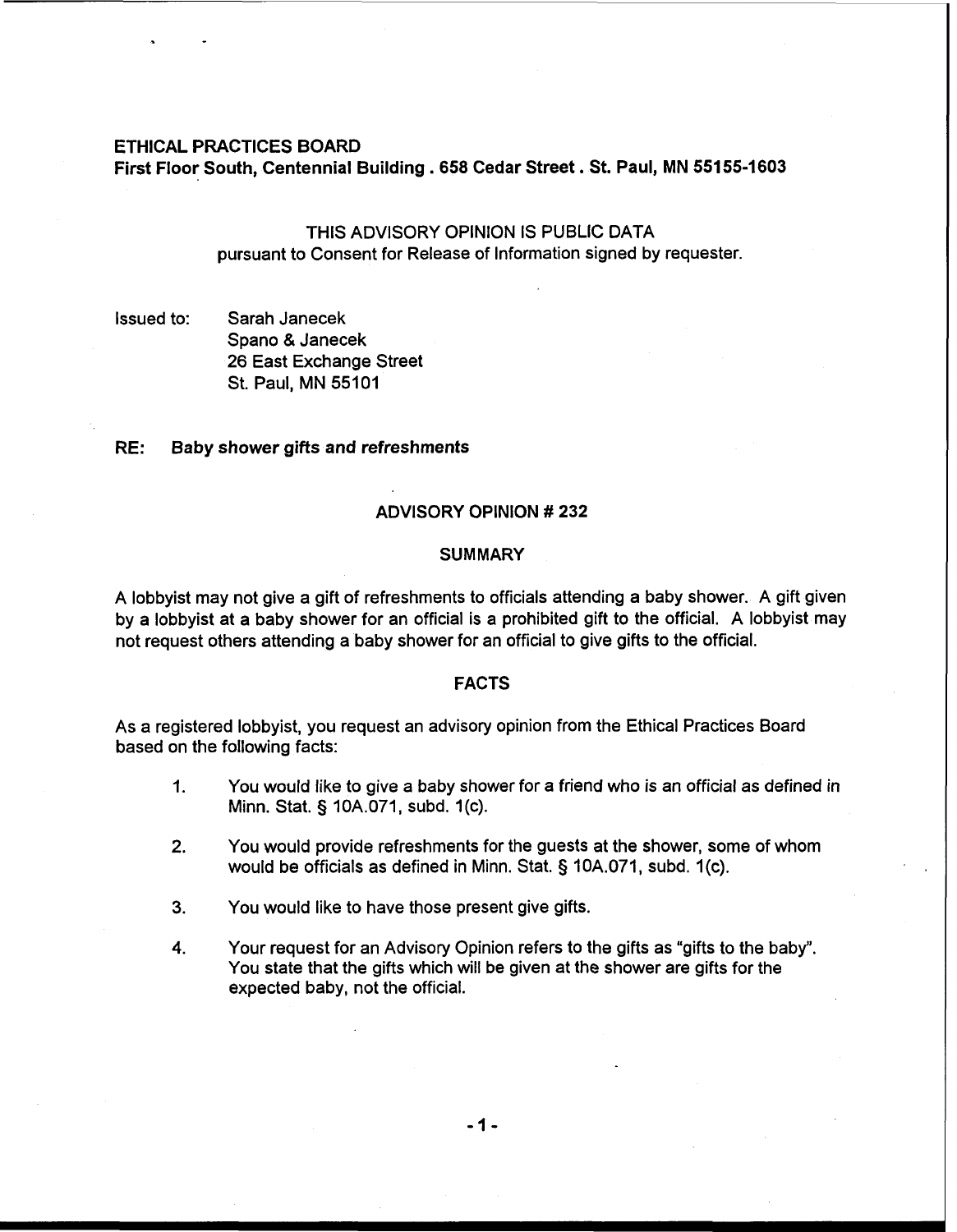#### **ISSUE ONE**

Must your friend and any other **afficials** attending **the** shower pay you the fair market value of **the** refreshments which you provide'?

### **OPINION**

**Yes.** A gift of food provided by a lobbyist to an official is a prohibited gift under Minn. Stat. **5 10A.071,** unless **the** official contemporaneously pays **the** lobbyist the fair market value of the food provided.

#### **ISSUE TWO**

Is a gift given at the baby shower by a lobbyist prohibited by Minn. Stat. **5 10A.0717** 

#### **OPINION**

Yes.

It is the Board's opinion that gifts at a baby shower for an official are **gifts** to the official rather than to the baby. Minn. Stat. **5** 10A.071 applies to all gifts from lobbyists to oflicials. There are no provisions permitting separate treatment for social gifts or gifts given to **an** official in some non-official capacity.

### **ISSUE THREE**

May officials or others who are not lobbyists give gifts to the official at the shower?

#### **OPINION**

No.

By definition, a **shower** is a social occasion where gifls are given to the reclplent of the **shower.**  The giver of a shower, by strong implication and social custom, is requesting the invitees to give gifts to the person for whom the shower is given.

When a shower is given by a lobbyist for an official, gifls given at the shower are requested by the lobbyist within the meaning of Minn. Stat. **5** 10A.071 and are thus prohibited.

issued:  $\mathbb{Z}$ 

Douglas H. Sillers, Chair **Ethical Practices Board** 

 $-2-$